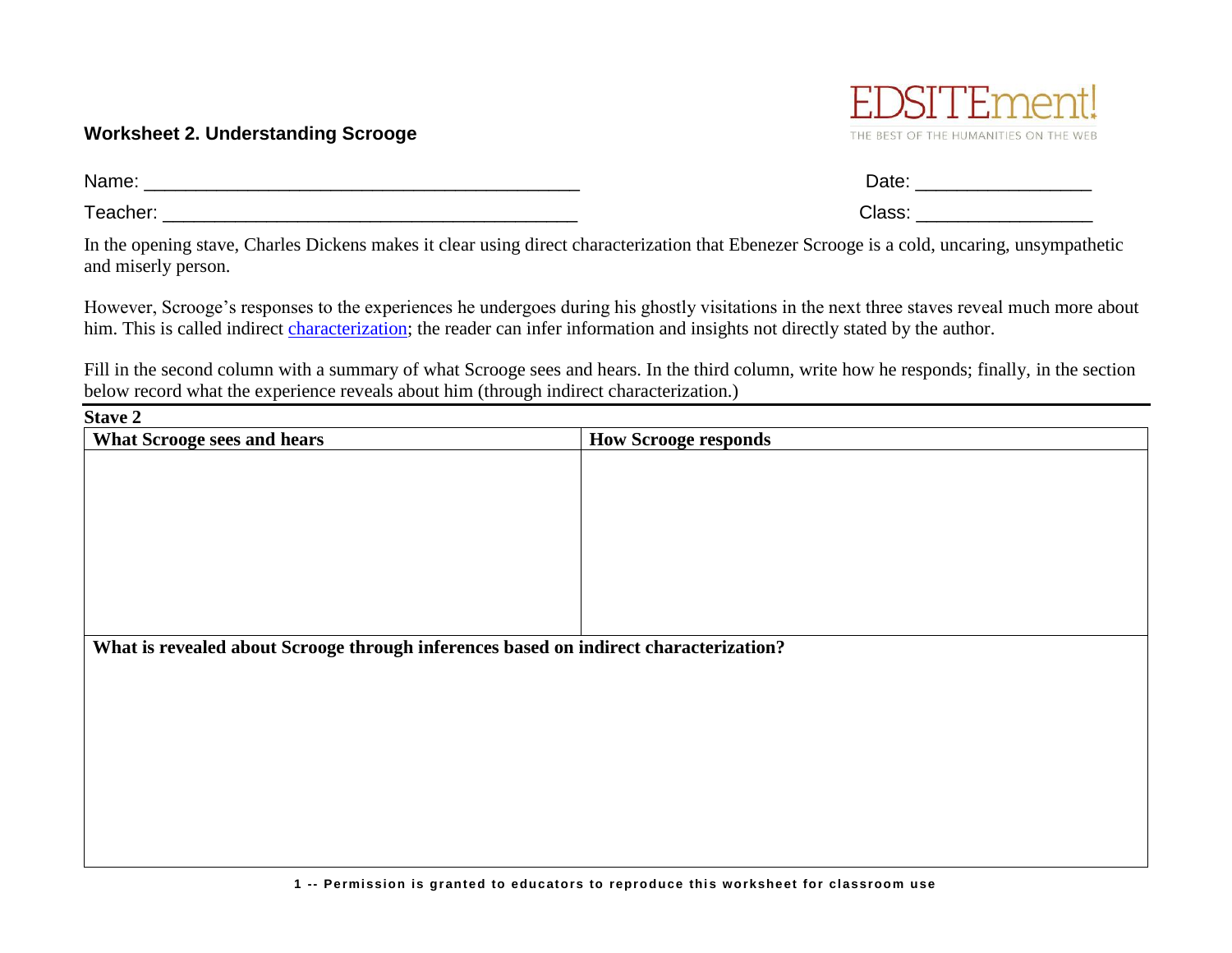**Stave 3**

| <b>What Scrooge sees and hears</b>                                                    | <b>How Scrooge responds</b> |  |
|---------------------------------------------------------------------------------------|-----------------------------|--|
|                                                                                       |                             |  |
|                                                                                       |                             |  |
|                                                                                       |                             |  |
|                                                                                       |                             |  |
|                                                                                       |                             |  |
|                                                                                       |                             |  |
|                                                                                       |                             |  |
|                                                                                       |                             |  |
| What is revealed about Scrooge through inferences based on indirect characterization? |                             |  |
|                                                                                       |                             |  |
|                                                                                       |                             |  |
|                                                                                       |                             |  |
|                                                                                       |                             |  |
|                                                                                       |                             |  |
|                                                                                       |                             |  |
|                                                                                       |                             |  |
|                                                                                       |                             |  |
|                                                                                       |                             |  |
|                                                                                       |                             |  |